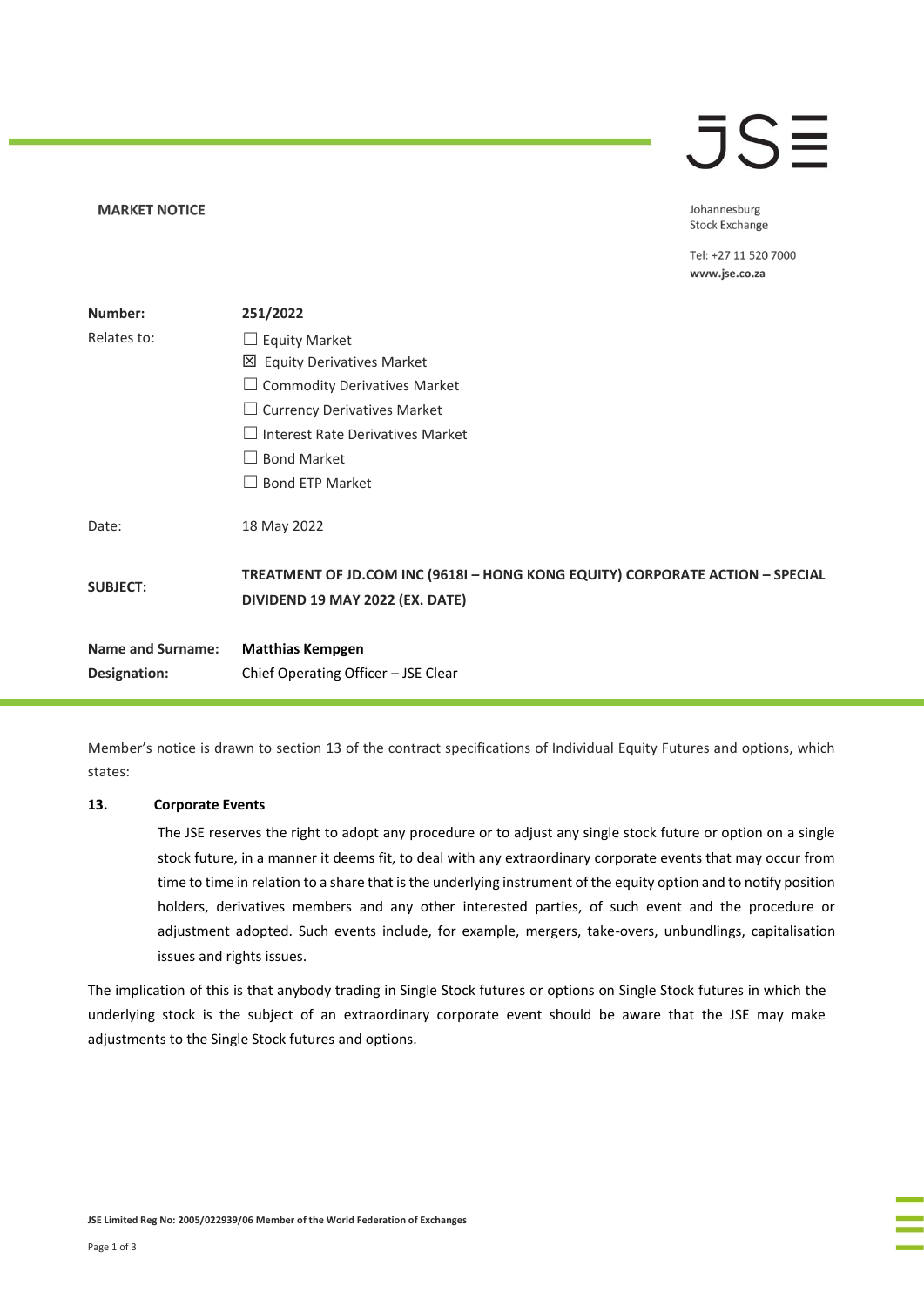# JSE

#### **Special Dividend**

**JD. Com Inc (9618I)** has declared special dividend of **0.63** USD per share. The special dividend will be converted to ZAR at the prevailing USD/ZAR exchange rate at EOD on LDT. With regards to this corporate action, the following adjustments will be made to 9618I positions on 19 May 2022 **(Ex-date)**. The adjustments will be made to the positions held as at close of business on 18 May 2022 **(LDT).**

#### **Please note**:

Adjustments will be made to all contracts where 9618I is the underlying share. These contracts include:

| <b>Contract Code</b> | <b>JSE Instrument Type</b>            |
|----------------------|---------------------------------------|
| 13MAR23 9618I CSH DN | <b>International Dividend Neutral</b> |
| 19DEC22 9618I CSH DN | <b>International Dividend Neutral</b> |
| 19SEP22 9618I CSH DN | <b>International Dividend Neutral</b> |
| 13JUN22 9618I CSH DN | <b>International Dividend Neutral</b> |
| 13MAR23 9618I CSH    | <b>INTERNATIONAL EQUITY</b>           |
| 19DEC22 9618I CSH    | <b>INTERNATIONAL EQUITY</b>           |
| 19SEP22 9618I CSH    | <b>INTERNATIONAL EQUITY</b>           |
| 13JUN22 9618I CSH    | <b>INTERNATIONAL EQUITY</b>           |

### **1. FUTURES CONTRACTS**

The futures position will be increased by the following factor:

Calculation of futures factor:

#### **Spot price / adjusted price**

Where:

**Spot price** = the official closing price of the underlying share on **18 May 2022 (LDT).**

**Adjusted price** = Spot price – **9.980145** (**Special Dividend rate converted to ZAR**)

Example: If the official closing price of the underlying shares on 18 May 2022 **(LDT)** is 491.83, the following would apply:

Spot price  $= 491.83$ 

Adjusted price 491.83 – 9.980145

= **481.84**